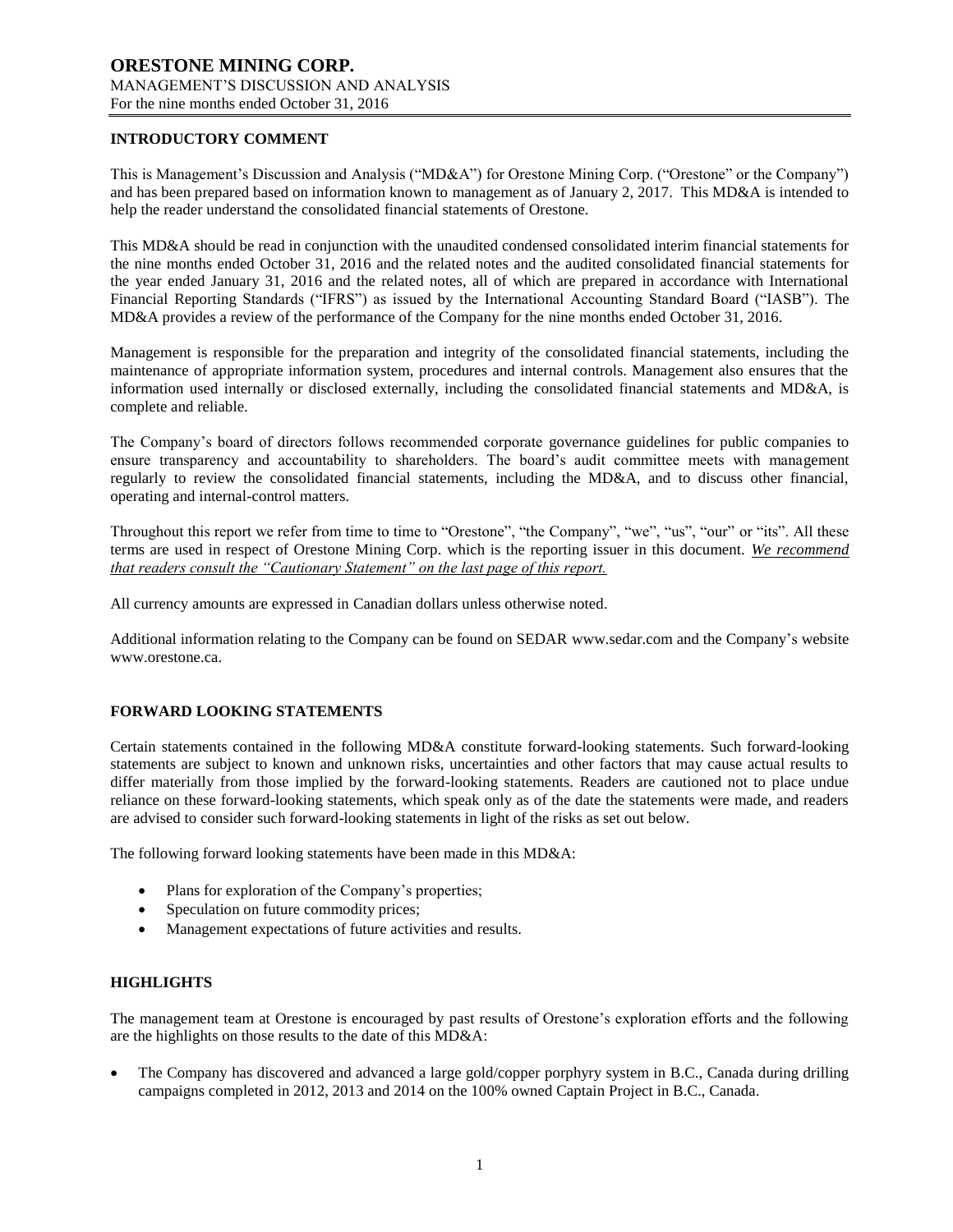The Company has 75 line kilometers of geophysics and 58 drill sites approved on the Captain Project by the BC Ministry of Energy and Mines.

## **OUTLOOK**

The Company has planned exploration programs and continues to have field and data reviews of all its properties to assist the Company's determination of the best course of action for each of them.

## **DESCRIPTION OF BUSINESS AND OVERALL PERFORMANCE**

Orestone Mining Corp. is a mineral exploration company incorporated on April 30, 2007 and subsequently listed on the TSX Venture Exchange under the trading symbol "ORS" on March 11, 2008. To date the Company has focused on gold and copper/gold projects in the Quesnel Terrane of British Columbia.

The Company actively evaluates potential joint ventures, mergers, and acquisitions in search of opportunities to acquire significant new mineral properties.

During the nine months ended October 31, 2016, the Company continued to carefully manage its cash and corporate overhead.

## **RESULTS OF OPERATIONS - MINERAL PROPERTIES**

To best understand Orestone's financial results, it is important to gain an appreciation for the significant events, transactions and activities which occurred on its mineral properties during and subsequent to the reporting period. These are summarized below.

#### **Captain Property**

The Captain Property and surrounding lands contain many airborne magnetic-high anomalies on ground previously worked by Placer Dome, Noranda and several junior resource companies during 1989 to 1996. Numerous airborne magnetic-high targets in the Quesnel Terrane are known to be related to underlying intrusions important for their relationship with copper-gold porphyry deposits such as Thompson Creek Metals' Mt. Milligan deposit immediately north of the Captain Property. Induced polarization ("IP") surveys over the airborne magnetic highs are a key method of identifying drill targets on the largely overburden covered Captain Property. Between 2008 and 2010, the Company undertook geochemical sampling, induced polarization and ground magnetic surveys, and limited percussion and diamond drilling. Detailed results are filed on Sedar.

In August, 2011, Orestone completed an IP/Resistivity and ground magnetics survey that consisted of a total of 30 kilometers of survey in six lines spaced 400 meters apart and was designed to expand upon previous geophysical surveys along logging roads. The objective of the survey was to better define the potential for copper-gold sulphide mineralization in the area surrounding diamond drill hole 09-05 which encountered potassic-altered volcanic and intrusive rocks. This vertical drill hole reached a depth of 137 meters with the last 3.1 meters encountering mineralized breccia grading 0.21 per cent copper and  $0.35$  grams per tonne (g/t) gold.

The results of the survey completed by Peter E. Walcott & Associates show three separate IP chargeability anomalies that flank magnetic high anomalies. The IP anomalies have widths of 1,000 meters or more that remain open, thus have yet to be fully outlined. The principal IP chargeability anomaly in the central portion of the survey area currently measures 1,000 meters by more than 4,000 meters and corresponds with a resistivity high. This coincident chargeability and resistivity high area is located on the western flank of a magnetic high interpreted to be a magnetitebearing intrusive measuring 1,000 to 2,000 meters wide and in excess of five kilometers in strike length. This geophysical signature covering the central IP/resistivity high target on the Captain project is similar in nature to the geophysical signature of the MBX copper-gold deposit at Mt. Milligan. The geophysical report by Peter E. Walcott &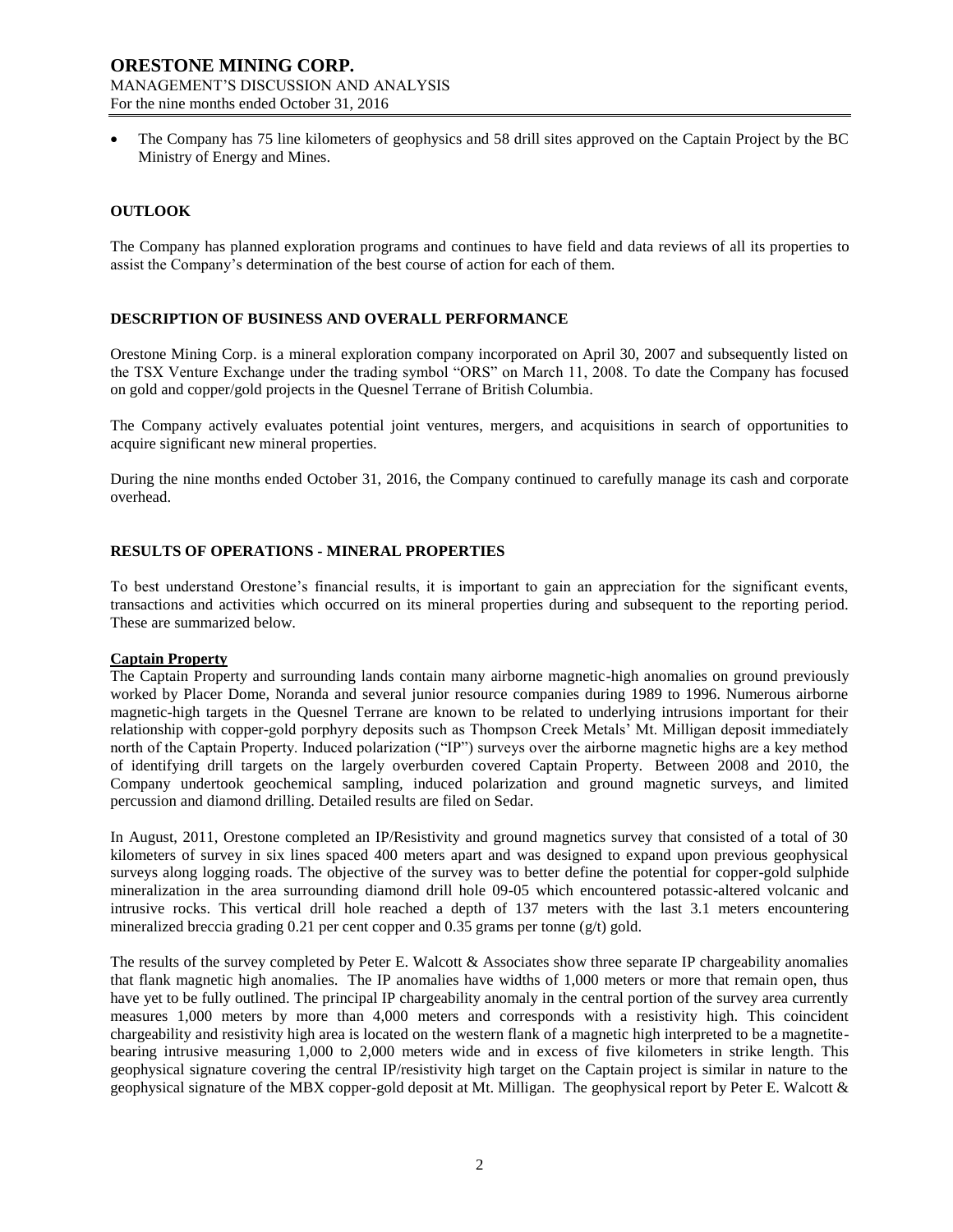Associates also recommends additional work to define anomalies that are located to the east and west of the current grid area.

In December of 2011, the Company initiated a diamond drilling program that was completed in January 2012. The drill program consisted of 4 holes totaling 1,275 meters with the objectives to test the previously described anomalies. Overburden depth from all the drill holes was relatively uniform, averaging 45 meters, which is consistent with overburden depth from the previous drill hole 09-05 The best results from the drilling are found in drill hole C11-01 that consisted of 0.23 g/t gold and 0.03% copper over 87 meters that included 0.298 g/t gold and 0.09% copper over 43 meters.

The drill program was successful in confirming the presence of copper and gold mineralization within a sequence of altered rocks consistent with that found in economic copper-gold porphyry systems. To confirm the presence of favorable alteration, a suite of samples from three holes were sent out for petrographic analysis. The results of this study support the Company`s interpretation that the alteration pattern from the drilling is indicating potential for economic mineralization and that more drilling is warranted.

In the fourth quarter of 2012, the Company completed 912.8 metres of diamond drilling in three holes in the East Mag or Admiral Target Area.

Vertical Hole C12-05 located 100 meters west of C11-01 was drilled to depth of 550.17 metres. The hole intersected bedrock at 63.7m; from 63.7m-150m sericite-carbonate altered volcanic rocks with 1-5% pyrite and minor chalcopyrite (copper mineral) were intersected; from 150m-550m moderate to strong potassic feldspar-actinolitebiotite and sericite-carbonate altered volcanics and monzonite porphyry dykes with finely disseminated magnetitepyrite-chalcopyrite and blebby chalcopyrite and finely disseminated chalcopyrite in potassic feldspar altered veins and flooded zones. Magnetite is disseminated throughout and is associated with zones of pervasive, felted secondary actinolite-biotite. The above described four hundred meter mineralized intercept of finely disseminated and locally coarse blebby chalcopyrite increases in intensity down hole and remains open at depth.

Hole C12-05 returned two significant intervals of strong gold mineralization; the upper zone grading 0.65 g/t gold and 0.06% copper (on an uncut basis) over 118.8 meters and the lower zone grading 0.41 g/t gold and 0.07% copper (on an uncut basis) over 164.6 meters. The mineralization in hole C12-05 remains open to depth and analytical results are tabled below.

| <b>Hole C12-05</b> | From/To     | Length   | Copper    | Gold        |
|--------------------|-------------|----------|-----------|-------------|
|                    | (meters)    | (meters) | (percent) | grams/tonne |
| Upper zone         | 88.1-206.9  | 118.8    | 0.06      | 0.65        |
| Incl.              | 152.1-161.2 | 9.1      | 0.27      | 6.46        |
| Lower zone         | 377.6-542.2 | 164.6    | 0.07      | 0.41        |
| Incl.              | 499.5-505.6 | 6.1      | 0.51      | 4.45        |
| Upper zone*        | 88.1-206.9  | 118.8    | 0.06      | 0.30        |
| Lower zone*        | 377.6-542.2 | 164.6    | 0.07      | 0.32        |

\*High Gold Values Cut to 1.6 g/t

In January of 2013, the Company conducted a detailed 130 kilometer ground magnetic survey that was completed in February 2013. The magnetic survey was designed to define the magnetic anomaly within the area of the recent drill discovery of significant gold/copper mineralization.

This magnetic survey was successful in in identifying new magnetic anomalies. Drilling conducted in late 2012 intercepted disseminated gold-copper mineralization associated with magnetic monzonite dyke swarms and strong potassic alteration conforming to the classic alkalic porphyry model. The data generated from the magnetic survey has defined the size and shape of the magnetic targets which are also related to moderate IP chargeability highs in excess of 10mV/V (millivolts/volts). Combined, this data has defined compelling drill targets which will allow future drilling efforts to focus on the magnetite/gold association.

The survey on the West Mag target area outlined three large magnetic highs over a northwesterly trending area measuring 2500m x 5000m, the largest and most significant, T9 measures 1000m x 4000m with a northwesterly strike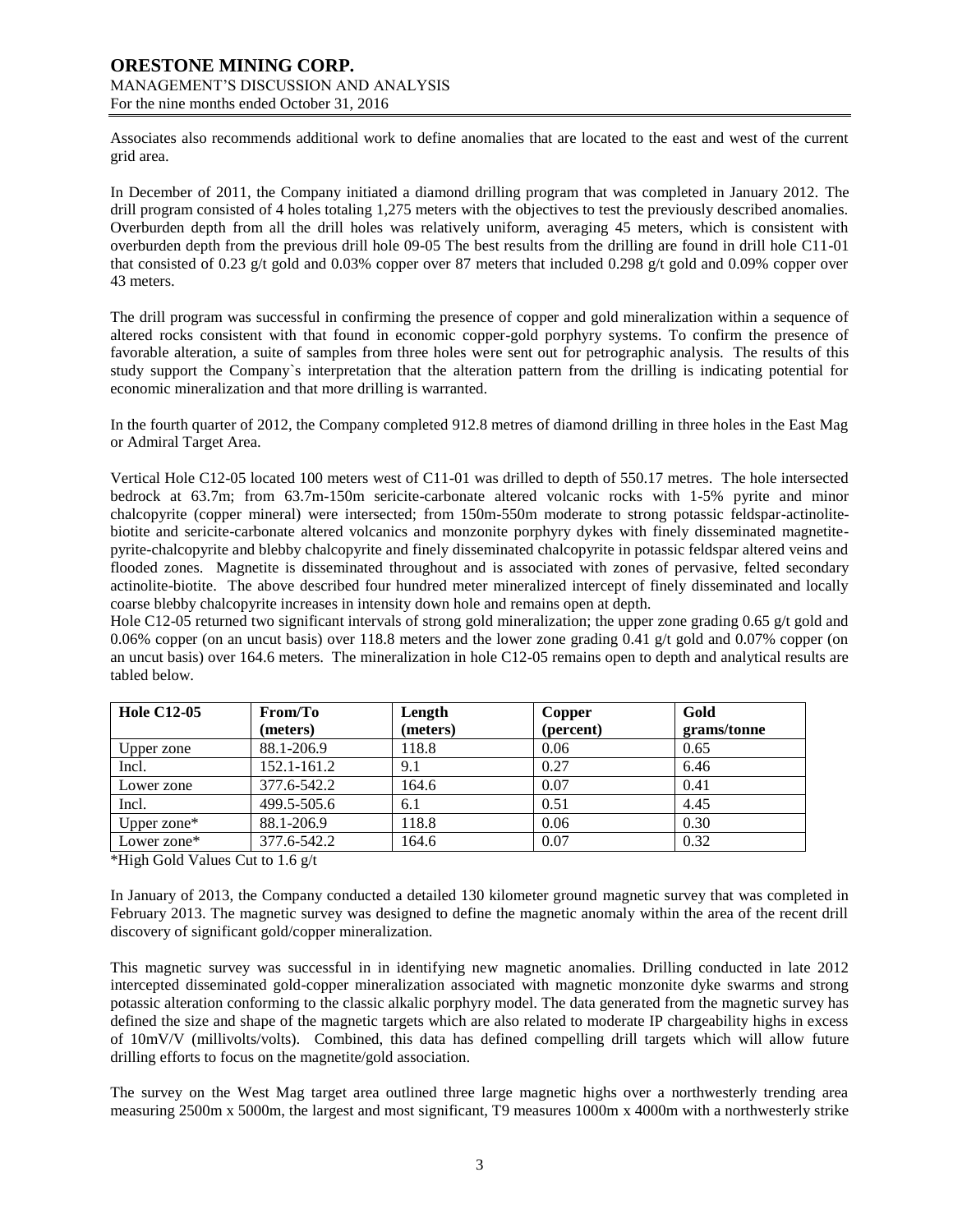length. These large targets lay four kilometeres to the west of the Admiral target. It is believed they represent magnetite-potassic alteration and magnetic monzonite intrusives.

In July 2013, the Company completed a drilling campaign that consisted of three diamond drill holes totaling 642 meters. Holes C13-01 and C13-02 were drilled 400 metres respectively NW and SE of significant potassic alteration and copper gold mineralization intersected in previous holes C12-05 and C11-01. Hole C13-03 was drilled in the center of the Admiral target, a large magnetic high measuring 1000 metres by 1500 metres located 800 metres north of holes C12-05 and C11-01.

Hole C13-03 intersected an unaltered and un-mineralized post mineral alkalic gabbro dyke from the bedrock contact at 78.9m to 280.0m. At a depth of 204.9m to 207.9m a xenolith fragment of highly potassic-sericite altered monzonite porphyry was intersected which assays 0.226% copper and 1.90  $g/t$  gold over three metres. The post mineral dyke is situated in the centre of the magnetic high and it is interpreted to measure  $50 - 100$  metres in thickness and 1000 meters in strike length and the xenolith fragment or rafted block is thought to have been transported from immediate adjacent rocks.

Hole 13-02 was drilled at an Azimuth of -70 NE across a strong magnetic anomaly and intersected two sections of potassic-sericite altered volcanic and monzonite dykes separated by a section of post mineral andesite dykes. The first mineralized and altered dyke was intersected from 32.4m to 66.4m for an interval of 34m with an average grade of 0.073% copper and 0.20 g/t gold while the second altered and mineralized dyke was intersected from 121.3m to 170.1m for an interval of 48.8m with an average grade of 0.055% copper and 0.35 g/t gold.

Hole C13-01 intersected intensely quartz-sericite-pyrite altered volcanics on the south margin of the Admiral target averaging 183 ppm Cu and 52 ppb Au.

The Company now has all permits in place to facilitate 75 line kilometers of geophysics with 58 sites approved for drilling.

#### **Todd Property**

The Todd Creek property is located in northwest British Columbia, approximately 35 kilometers northeast of the town of Stewart. The property is within the Jurassic Hazelton, similar to the geological environment that hosts several large and significant mineral deposits. These deposits include the Granduc Mine (historic producer), Eskay Creek Mine (historic producer) and Kerr-Sulphurets-Mitchell deposit. The Company believes that the Todd property has the potential to host significant mineral deposits of a type consistent with the other known deposits in the district.

On April 30, 2010, Orestone signed the Todd Creek Joint Venture Agreement with Goldeye Explorations Limited and Polar Star Mining Corporation and became the Manager of the Joint Venture, in which the Company holds a 51% interest, acquired through the purchase of Intuitive Exploration Inc. ("Intuitive"). The Company completed the acquisition with Intuitive on June 3, 2010 by way of a share exchange. As of June 3, 2010 Intuitive was the Company's wholly-owned subsidiary and the Company is the parent of Intuitive. The principle asset of Intuitive is the 51% ownership in the Todd Creek Venture. Under the Todd Creek option agreement, the Company earned its 51% interest in the Todd Property by making payments on the property aggregating \$180,000, issuing 170,000 shares and by incurring expenses related to the Todd Creek Property aggregating \$2,500,000. Geofine has a net smelter return royalty in the amount of 2.5%. The Todd Creek Joint Venture pays a \$25,000 advance on the above royalty to Geofine every November.

Dr. Mark Fedikow of Mount Morgan Resources Ltd. completed a NI 43-101 technical report on the Todd Property and the Todd Creek Report has been filed on SEDAR at [www.sedar.com.](http://www.sedar.com/) The author of the Todd Creek Report, Dr. Fedikow, is an independent Qualified Person under NI 43-101.

On December 15, 2015 the Company sold its interest in the Todd Creek to Millrock Resources Inc. ("Millrock").

Millrock purchased a 100% royalty-free interest in the Todd Creek Joint Venture for C\$100,000 (of which \$35,100 is paid to Geofine to satisfy prior obligations) cash and 888,889 Millrock common shares distributed on a pro-rata basis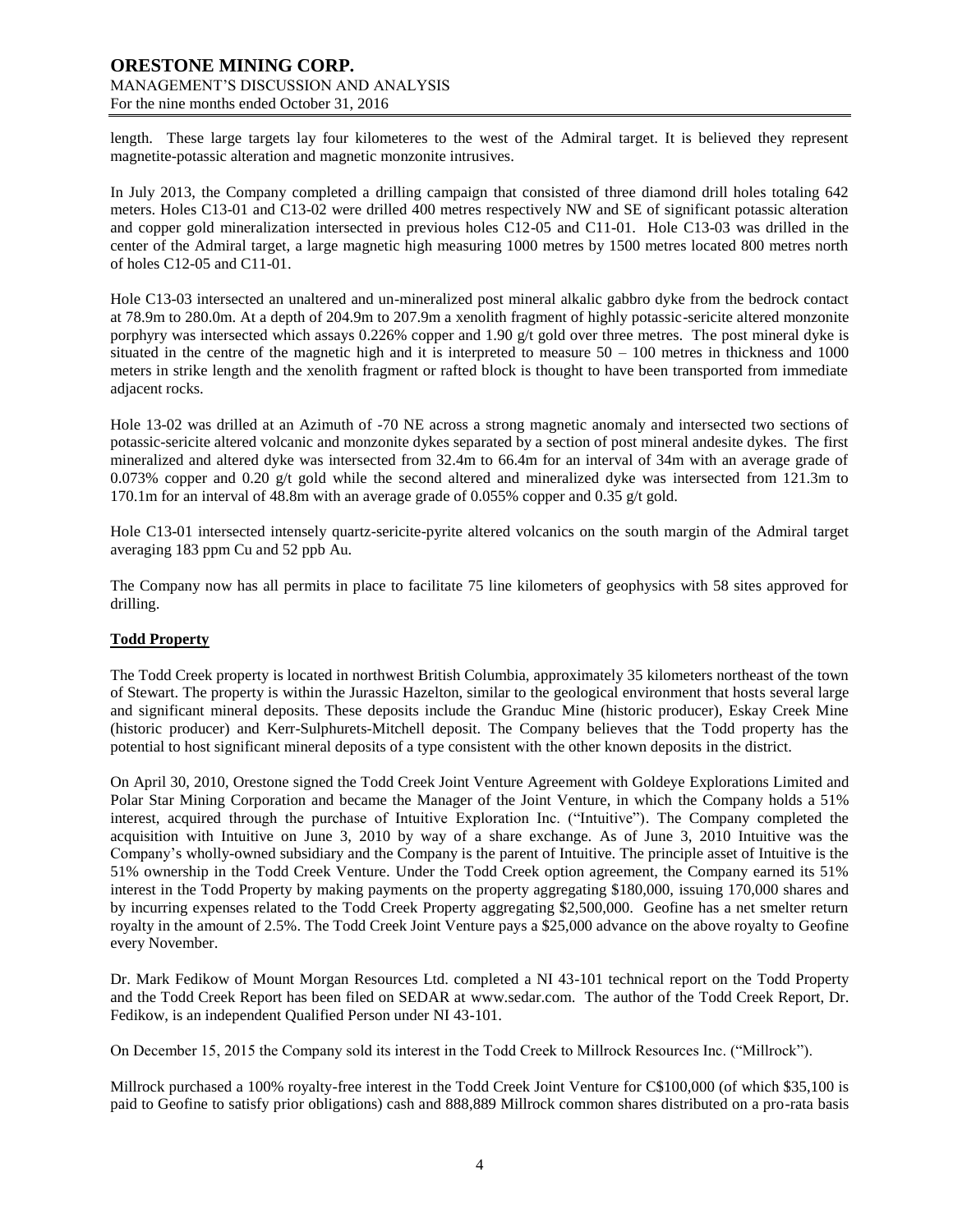according to the joint venture ownership (Goldeye Explorations Limited – 24.5%, Revelo Resources Corp. – 24.5%, and Orestone Mining Corp. – 51%). The Company's portion received was \$33,500 and 453,333 shares of Millrock.

## **Estrella de Oro Property**

On January 16, 2014, the Company signed a five year option agreement with Kootenay Silver Inc. to earn a 60% interest in the 700 hectare Estrella de Oro gold exploration property located in Sonora State, Mexico approximately 200 kilometers southeast of the city of Hermosillo.

In March of 2014, the Company completed an initial soil geochemistry program consisting of a grid covering an area of 500 metres by 700 metres. Results show a gold anomaly approximately 600 long by 100 to 150 metres wide that corresponds with previous positive surface sample results.

In August of 2014, the Company executed a trenching program consisting of 11 trenches of varying lengths totalling approximately 350 metres to test various targets developed through previous soil geochemistry, geological mapping and surface sample work.

In October 2014, the Company announced it had completed an initial soil geochemistry program consisting of a grid covering an area of 500 metres by 700 metres. The property did not appear to host the potential for a bulk-tonnage gold system in an order of magnitude initially anticipated.

In October 2014, the Company advised Kootenay that it will not be proceeding with the option agreement and wroteoff all \$65,881 (2013 - \$Nil) of project expenditures on the Estrella de Oro Property.

# **QUALIFIED PERSON**

The technical information reported in this MD&A has been reviewed and approved by Mr. Ross Zawada P. Geo., the Company's Exploration Manager. Mr. Zawada is a Professional Geoscientist and member of the Professional Engineers and Geoscientist Association of British Columbia (APGEBC) and a qualified person as defined by NI 43- 101.

#### **IMPAIRMENT OF LONG-LIVED ASSETS**

The Company completed an impairment analysis as at October 31, 2016, which considered the indicators of impairment in accordance with IFRS 6, "Exploration for and Evaluation of Mineral Resources," and IAS 36, "Impairment of Assets". Management concluded that no impairment charge was required because:

- there have been no significant changes in the legal factors or climate that affects the value of the properties;
- all property rights remain in good standing;
- there have been no significant changes in the projections for the properties;
- the Company intends to continue its exploration and development plans on its properties.

#### **RISKS AND UNCERTAINTIES**

Below are some of the risks and uncertainties that the Company faces.

#### *Industry*

The Company is engaged in the exploration of mineral properties, an inherently risky business. There is no assurance that a mineral deposit will ever be discovered and economically produced. Most exploration projects do not result in the discovery of commercially mineable ore deposits. If market conditions make financings difficult, it may be difficult for the Company to find joint venture partners. The Company may be unsuccessful in identifying and acquiring projects of merit.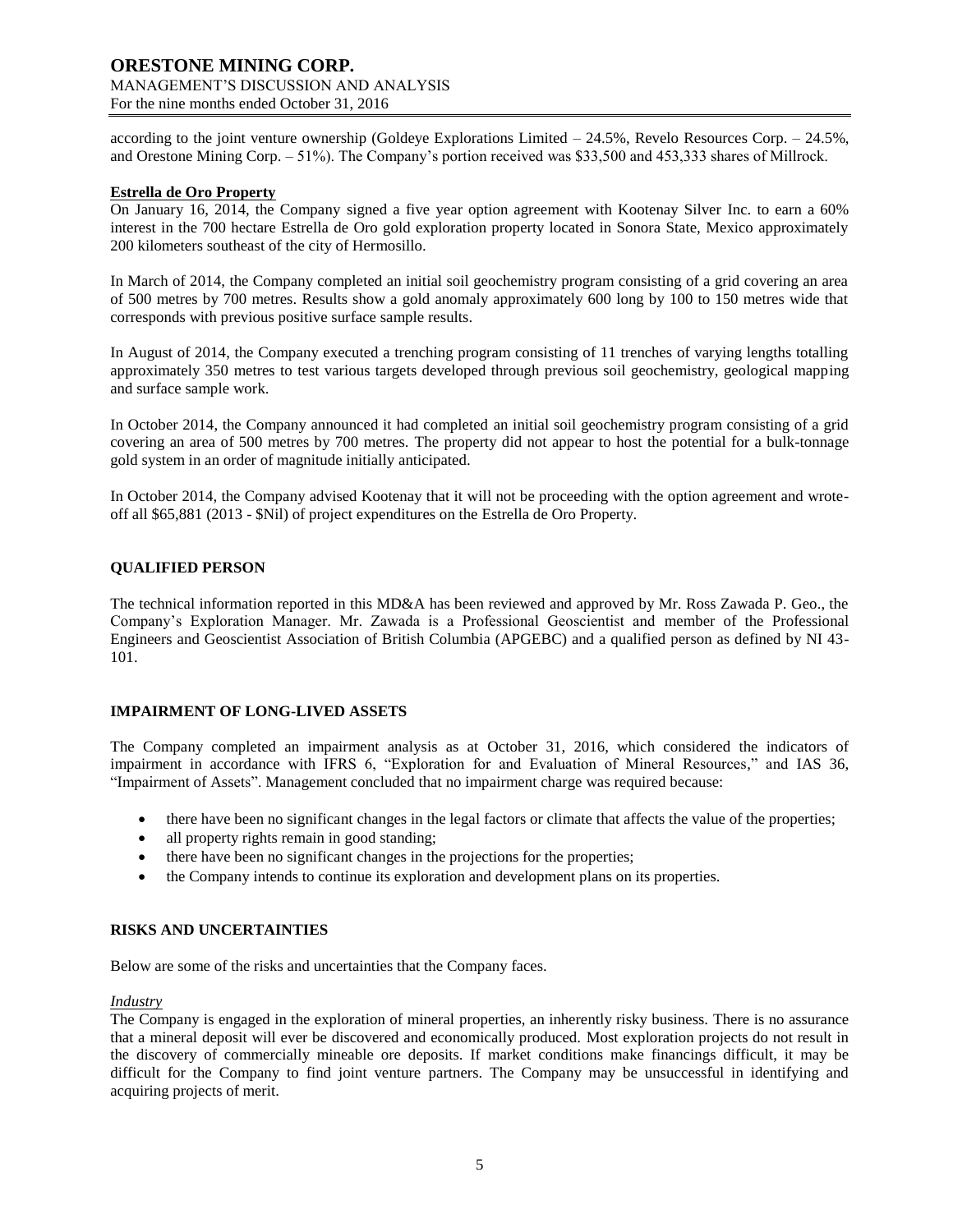## *Mineral resource estimates*

The estimation of reserves and mineralization is a subjective process and the accuracy of any such estimates is a function of the quality of available data and of engineering and geological interpretation and judgment. No assurances can be given that the volume and grade of reserves recovered and rates of production will not be less than anticipated.

## *Gold and metal prices*

The price of gold is affected by numerous factors including central bank sales, producer hedging activities, the relative exchange rate of the U.S. dollar with other major currencies, supply and demand, political, economic conditions and production levels. In addition, the price of gold has been volatile over short periods of time due to speculative activities. The prices of other metals and mineral products that the Company may explore have the same or similar price risk factors.

## *Cash flows and additional funding requirements*

The Company currently has no revenue from operations. If any of its exploration programs are successful and optionees of properties complete their earn-in, the Company would have to provide its share of ongoing exploration and development costs in order to maintain its interest or be reduced in interest or to a royalty interest. Additional capital would be required to put a property into commercial production. The sources of funds currently available to the Company are equity capital or the offering of an interest in its projects to another party. Current economic conditions have limited the Company's ability to access financing through equity markets and this has created significant uncertainty as to the Company's ability to fund ongoing operations for the next operating period.

## *Environmental*

The Company's exploration and development activities are subject to extensive laws and regulations governing environment protection. The Company is also subject to various reclamation-related conditions. Although the Company closely follows and believes it is operating in compliance with all applicable environmental regulations, there can be no assurance that all future requirements will be obtainable on reasonable terms. Failure to comply may

result in enforcement actions causing operations to cease or be curtailed and may include corrective measures requiring capital expenditures. Intense lobbying over environmental concerns by NGOs has caused some governments to cancel or restrict development of mining projects. Current publicized concern over climate change may lead to carbon taxes, requirements for carbon offset purchases or new regulation. The costs or likelihood of such potential issues to the Company cannot be estimated at this time.

#### *Laws and regulations*

The Company's exploration activities are subject to extensive federal, provincial, state and local laws and regulations governing prospecting, development, production, exports, taxes, labour standards, occupational health and safety, mine safety and other matters in all the jurisdictions in which it operates. These laws and regulations are subject to change, can become more stringent and compliance can therefore become more costly. The Company applies the expertise of its management, advisors, employees and contractors to ensure compliance with current laws.

# *Title to mineral properties*

While the Company has investigated title to its mineral properties, this should not be construed as a guarantee of title. The properties may be subject to prior unregistered agreements or transfers and title may be affected by undetected defects. Unresolved native land claim issues in Canada may affect its properties in this jurisdiction in the future.

# *Possible dilution to present and prospective shareholders*

The Company's plan of operation, in part, contemplates the financing of its business by the issuance of securities and possibly, incurring debt. Any transaction involving the issuance of previously authorized but unissued shares of common stock, or securities convertible into common stock, would result in dilution, possibly substantial, to present and prospective holders of common stock. The Company may seek joint venture partners to fund in whole or in part exploration projects. This dilutes the Company's interest in properties. This dilution is undertaken to spread or minimize the risk and to expose the Company to more exploration plays. However, it means that any increased market capitalization or profit that might result from a possible discovery would be shared with the joint venture partner. There is no guarantee that the Company can find a joint venture partner for any property.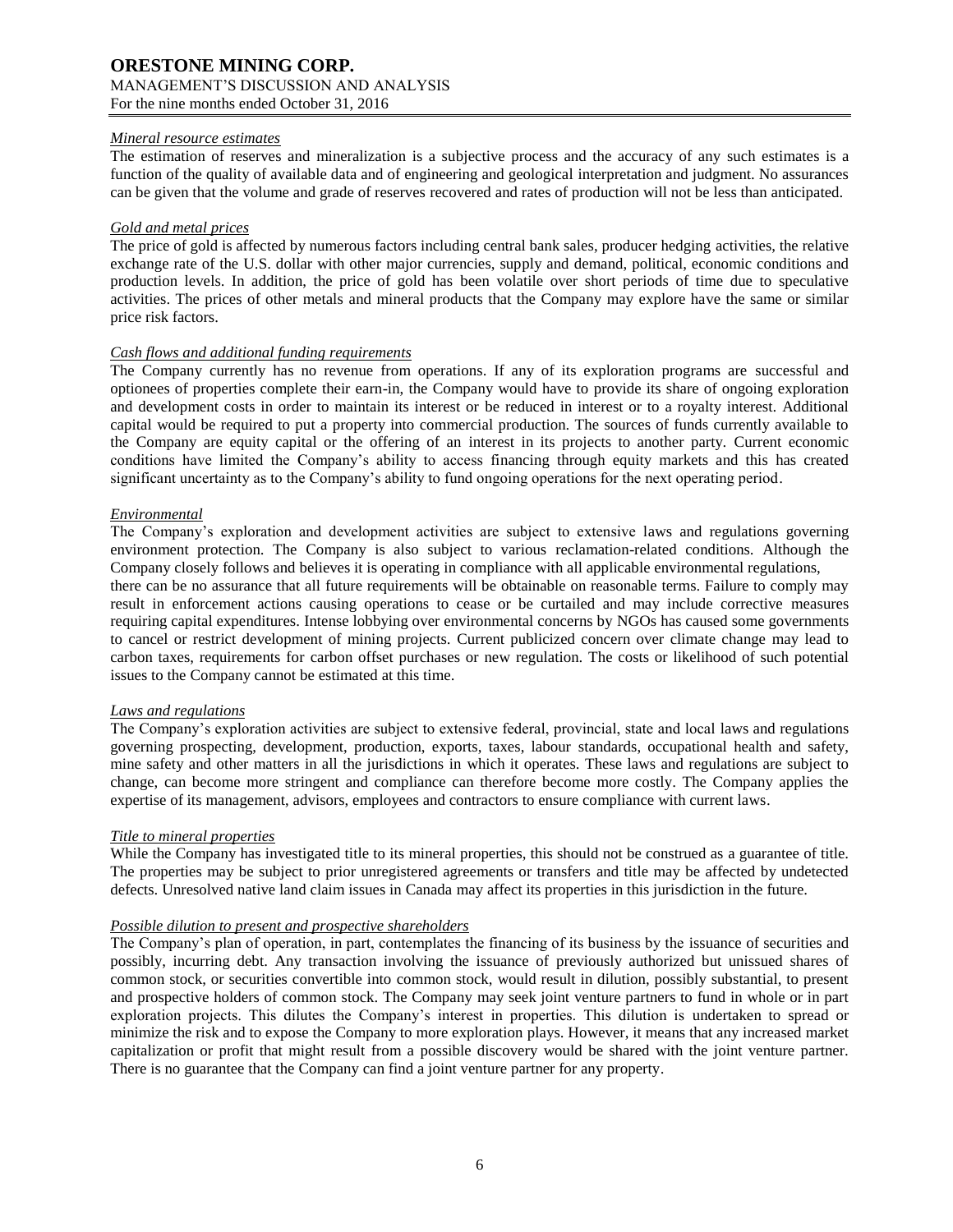# **ORESTONE MINING CORP.**

# MANAGEMENT'S DISCUSSION AND ANALYSIS

For the nine months ended October 31, 2016

# *Material risk of dilution presented by large number of outstanding share purchase options and warrants*

At October 31, 2016, there were 2,630,000 stock options outstanding. Directors and officers hold 1,575,000 of the options and 1,055,000 are held by employees and consultants of the Company.

## *Trading volume*

The relatively low trading volume of the Company's shares reduces the liquidity of an investment in its shares.

#### *Volatility of share price*

Market prices for shares of early stage companies are often volatile. Factors such as announcements of mineral discoveries or discouraging exploration results, changes in financial results, and other factors could have a significant effect on share price.

#### *Competition*

There is competition from other mining exploration companies with operations similar to the Company's. Many of the companies with which it competes have operations and financial strength greater than the Company's.

## *Dependence on management*

The Company depends heavily on the business and technical expertise of its management.

## *Conflict of interest*

Some of the Company's directors and officers are directors and officers of other natural resource or mining-related companies. These associations may give rise from time to time to conflicts of interest. As a result of such conflict, the Company may miss the opportunity to participate in certain transactions.

# **SUMMARY OF SELECTED ANNUAL FINANCIAL INFORMATION**

|                                                                         | Year ended       | Year ended        | Year ended        |
|-------------------------------------------------------------------------|------------------|-------------------|-------------------|
|                                                                         | January 31, 2016 | January 31, 2015  | January 31, 2014  |
|                                                                         | Under IFRS       | <b>Under IFRS</b> | <b>Under IFRS</b> |
|                                                                         | \$               | \$                | \$                |
| Net sales / total revenues                                              |                  |                   |                   |
| Income (loss) before discontinued operations and<br>extraordinary items | (2,526,899)      | (378, 809)        | (571, 151)        |
| Per share basis                                                         | (0.07)           | (0.01)            | (0.02)            |
| Diluted per share basis                                                 | (0.07)           | (0.01)            | (0.02)            |
| Net income or loss, total                                               | (2,526,899)      | (378, 809)        | (571, 151)        |
| Per share basis                                                         | (0.07)           | (0.01)            | (0.02)            |
| Diluted per share basis                                                 | (0.07)           | (0.01)            | (0.02)            |
| Total assets                                                            | 1,522,398        | 4,073,496         | 4,409,542         |
| Total long-term financial liabilities                                   |                  |                   |                   |
| Cash dividends declared per share                                       |                  |                   |                   |

# **SUMMARY OF QUARTERLY FINANCIAL INFORMATION**

| Fiscal quarter ended | Revenues <sup>*</sup> | <b>Net</b><br>income $(\text{loss})^{**}$ | Loss per share<br>from continuing<br>operations | <b>Net</b><br>comprehensive<br>income (loss) | Net.<br>income (loss)<br>per share |
|----------------------|-----------------------|-------------------------------------------|-------------------------------------------------|----------------------------------------------|------------------------------------|
| $31-Oct-16$          | Nil                   | (37, 466)                                 | (0.00)                                          | (37, 414)                                    | (0.00)                             |
| $31$ -Jul-16         | Nil                   | (38, 123)                                 | (0.00)                                          | (28, 746)                                    | (0.00)                             |
| $30$ -Apr-16         | Nil                   | (41,506)                                  | (0.00)                                          | 3,879                                        | (0.00)                             |
| $31$ -Jan-16         | Nil                   | (51, 101)                                 | (0.00)                                          | (2,337,907)                                  | (0.00)                             |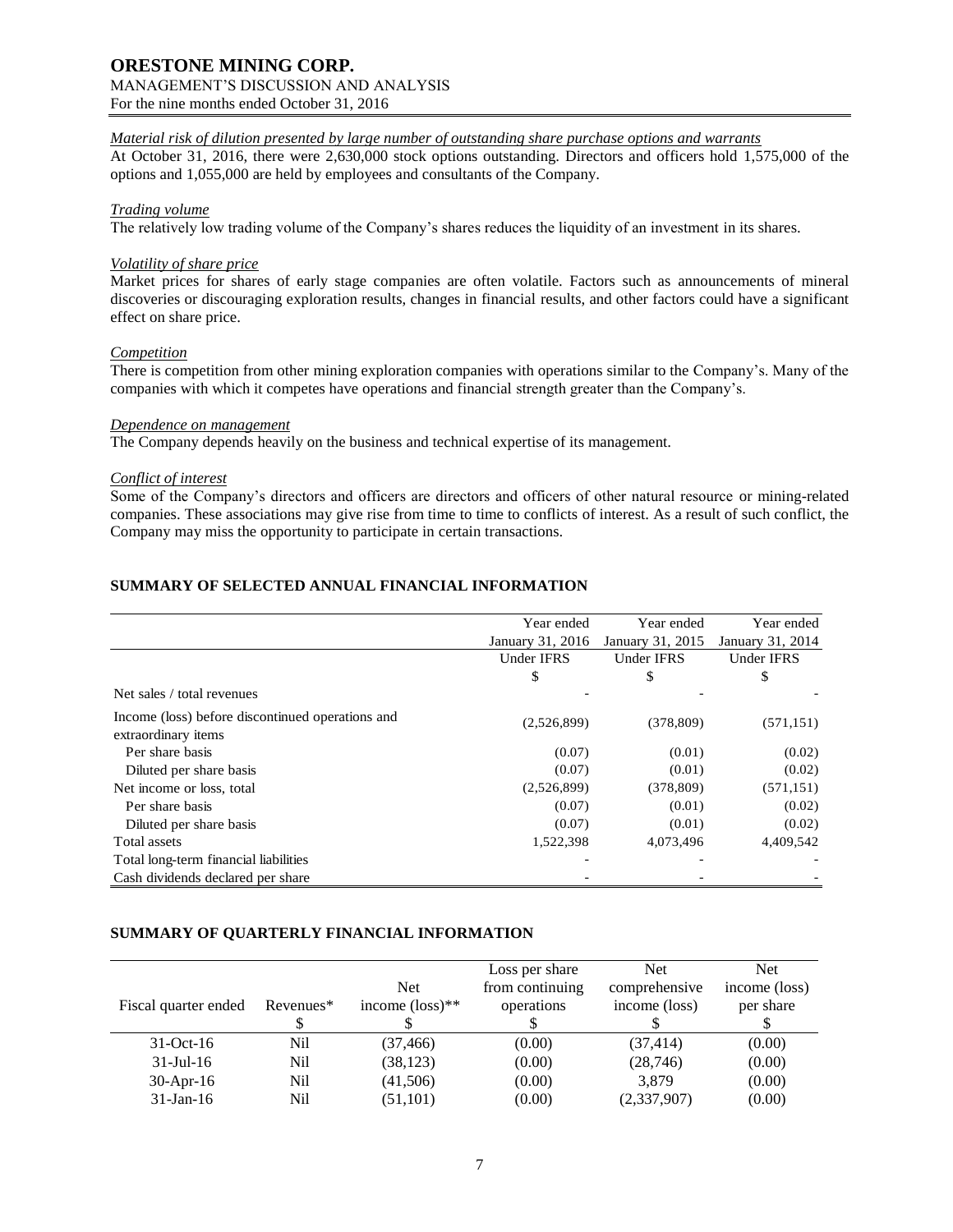# **ORESTONE MINING CORP.** MANAGEMENT'S DISCUSSION AND ANALYSIS

For the nine months ended October 31, 2016

|        | $31-Oct-15$                       | Nil | (55,999)  | (0.00) | (53, 474) | (0.00) |
|--------|-----------------------------------|-----|-----------|--------|-----------|--------|
|        | $31 - \text{Jul} - 15$            | Nil | (53, 122) | (0.00) | (53.027)  | (0.00) |
|        | $30$ -Apr-15                      | Nil | (82, 590) | (0.00) | (82, 481) | (0.00) |
|        | $31$ -Jan-15                      | Nil | (64, 801) | (0.00) | (66, 757) | (0.00) |
| $\ast$ | Revenues exclude interest income. |     |           |        |           |        |

\*\* Net income (loss) before income taxes.

*Results of operation for the three months ended October 31, 2016 compared to the three months ended October 31, 2015:*

For the quarter ended October 31, 2016 the Company recorded a net comprehensive loss of \$37,414 (loss per share -\$0.00) compared to \$53,474 (loss per share - \$0.00) in the second quarter of fiscal 2015.

During the three months ended October 31, 2016, the Company incurred \$37,466 (2015 - \$55,999) in general and administrative expenses, of which \$Nil (2015 - \$12) relates to non-cash depreciation. Excluding the non-cash items, the Company's general and administrative expenses amounted to \$37,466 compared to 2015's \$55,987, a decrease of \$18,521. The decrease was primarily due to a decrease of \$16,976 in salaries and benefits due to less salaried employees, a decrease in office and miscellaneous expenses of \$4,977 due to a decrease in rent and miscellaneous office expensesl; offset by an increase of \$6,399 in professional fees paid for accounting and legal services. Other administrative expenditures varied over the period but the overall effect of these variances was not material.

During the three months ended October 31, 2016, the Company spent \$19,144 in exploration costs compared to \$1,277 exploration costs incurred in same period in fiscal 2016.

## *Results of operation for the nine months ended October 31, 2016 compared to the nine months ended October 31, 2015:*

During the nine months ended October 31, 2016, the Company incurred losses of \$62,281 (\$0.002 loss per share) compared to a net loss of \$188,982 (\$0.005 loss per share) for the same period in fiscal 2015. The decrease in loss of \$126,701 is primarily due to the \$54,657 gain in the sale of the shares received from Millrock for the sale of the Todd Creek JV mineral rights; and a decrease in general expenses due to the Companies continued efforts to conserve cash.

During the nine months ended October 31, 2016, the Company incurred \$117,095 (2015 - \$191,711) in general and administrative expenses, of which \$113 (2015 - \$36) relates to non-cash depreciation. Excluding the non-cash items, the Company's general and administrative expenses amounted to \$116,982 compared to 2015's \$191,675 a decrease of \$74,693. The decrease was primarily due to a decrease of \$51,691 in salaries and benefits due to a reduction in the number of salaried employees, a decrease in investor relation expenses of \$13,722 due to the reduction of attendances to shows and conferences and the reduction of fees paid to external advisors, a decrease in office expenses of \$12,952 due to the Company`s continued efforts to curtail expenses and conserve cash, a decrease of project search expenses of \$8,768; offset by an increase in professional fees of \$13,425 due to the an increase in audit and legal fees. Other administrative expenditures varied over the periods but the overall effect of these variances was not material.

During the nine months ended October 31, 2016, the Company spent \$19,144 in exploration costs compared to \$3,025 exploration costs incurred in the same period in fiscal 2015.

# **LIQUIDITY AND CAPITAL RESOURCES**

At October 31, 2016, the Company had current assets of \$89,377 and current liabilities of \$99,495 (January 31, 2016 - \$156,546 and \$52,304 respectively). Working capital deficiency was \$10,158 (Working Capital - January 31, 2016 – \$104,242). Cash and cash equivalents totaled \$49,904 as at October 31, 2016, an increase of \$38,032 from \$11,872 as at January 31, 2016. The increase was a result of (a) \$156,503 received for the net proceeds of a portion of the Millrock shares offset by (b) \$99,327 (2015 - \$148,470) spent in its operating activities including changes in working capital, and (c) \$19,144 (2015 - \$3,025) spent on the Company's mineral properties and property, plant and equipment.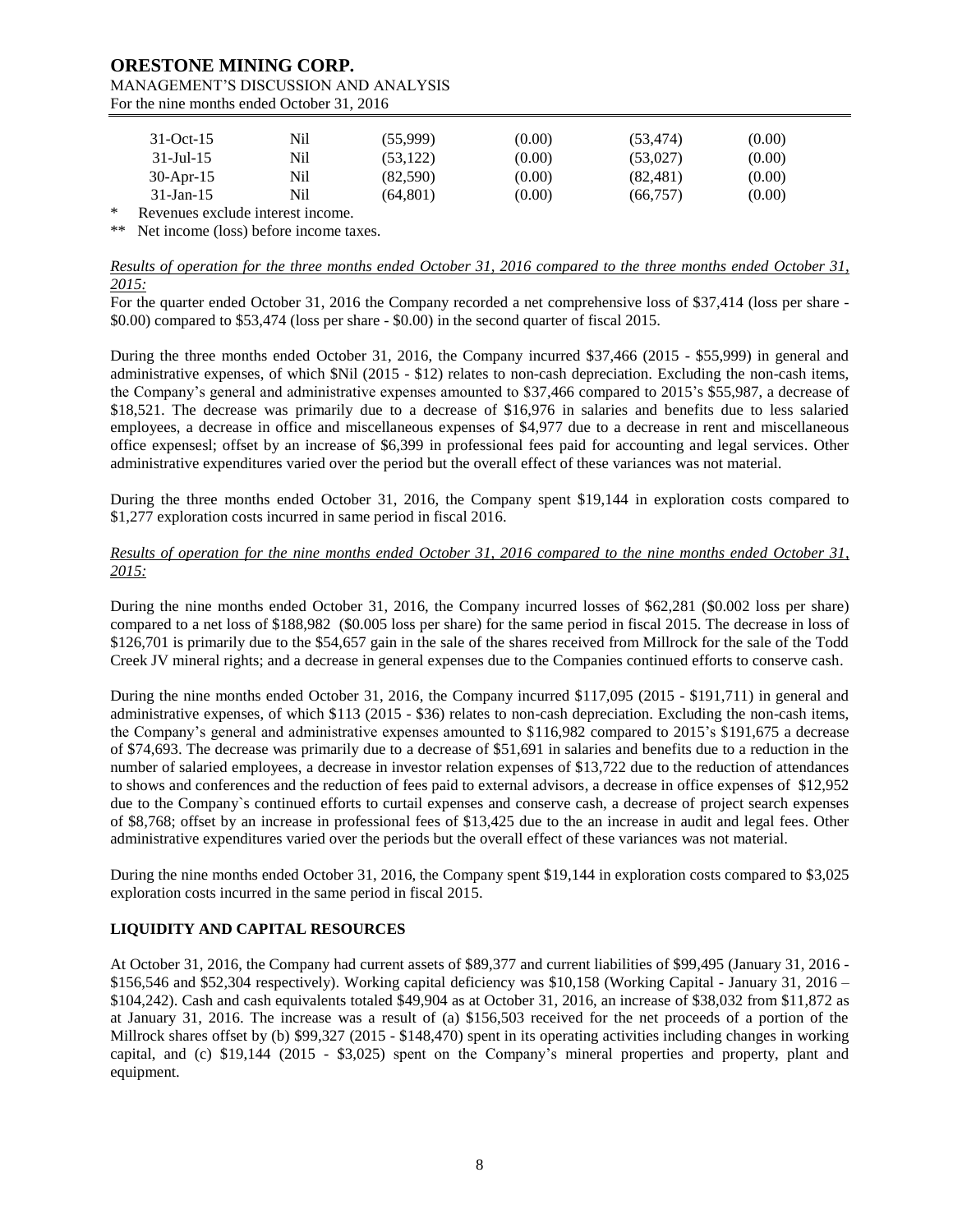The Company has obligations pursuant to option agreements it has entered into. The Company has no contractual commitments to satisfy these obligations, however it would forfeit any interest it may have earned to that date should it decide not to satisfy these obligations. Detailed terms of those agreements and the obligations are included in the financial statements.

Management estimates that the current cash position and future cash flows from warrants and options will be sufficient for the Company to carry out its anticipated exploration and operating plans through the end of its fiscal 2017.

There may be circumstances where, for sound business reasons, a reallocation of funds may be necessary in order to the Company to achieve its stated business objectives.

#### **OFF BALANCE SHEET ARRANGEMENTS**

The Company has no off-balance sheet arrangements that would potentially affect its operations or financial condition of the Company.

# **OUTSTANDING SHARE DATA**

#### Common Shares

The authorized share capital of the Company consists of an unlimited number of common shares without par value.

|                  | Number of common shares<br>issued and outstanding | <b>Share Capital Amount</b> |
|------------------|---------------------------------------------------|-----------------------------|
| January 31, 2015 | 37,772,233                                        | \$6,148,828                 |
| January 31, 2016 | 37,772,233                                        | \$6,148,828                 |
| October 31, 2016 | 37,772,233                                        | \$6,148,828                 |

#### Stock options

The Company has adopted an incentive share option plan for its directors, officers, employees and consultants under which the Company may gran options to acquire a maximum number of common shares equal to 10% of the total issued and outstanding common shares of the Company.

As at October 31, 2016, the Company had a total of 2,630,000 options outstanding with exercise prices ranging from \$0.10 to \$0.15 expiring between October 26, 2017 and October 8, 2018. If all the remaining outstanding options were exercised, the Company's available cash would increase by \$355,750.

|  |  | As at October 31, 2016 stock options were outstanding as follows: |
|--|--|-------------------------------------------------------------------|
|--|--|-------------------------------------------------------------------|

| Number of | Exercise     |                  |
|-----------|--------------|------------------|
| shares    | price $(\$)$ | Expiry date      |
| 1,855,000 | 0.15         | October 26, 2017 |
| 625,000   | 0.10         | June 28, 2018    |
| 150,000   | 0.10         | October 8, 2018  |
| 2,630,000 |              |                  |

At the date of this MD&A, there were 37,772,233 common shares issued and outstanding and 401,402,233 common shares outstanding on a diluted basis.

# **RELATED PARTY TRANSACTIONS**

a) Key management personnel compensation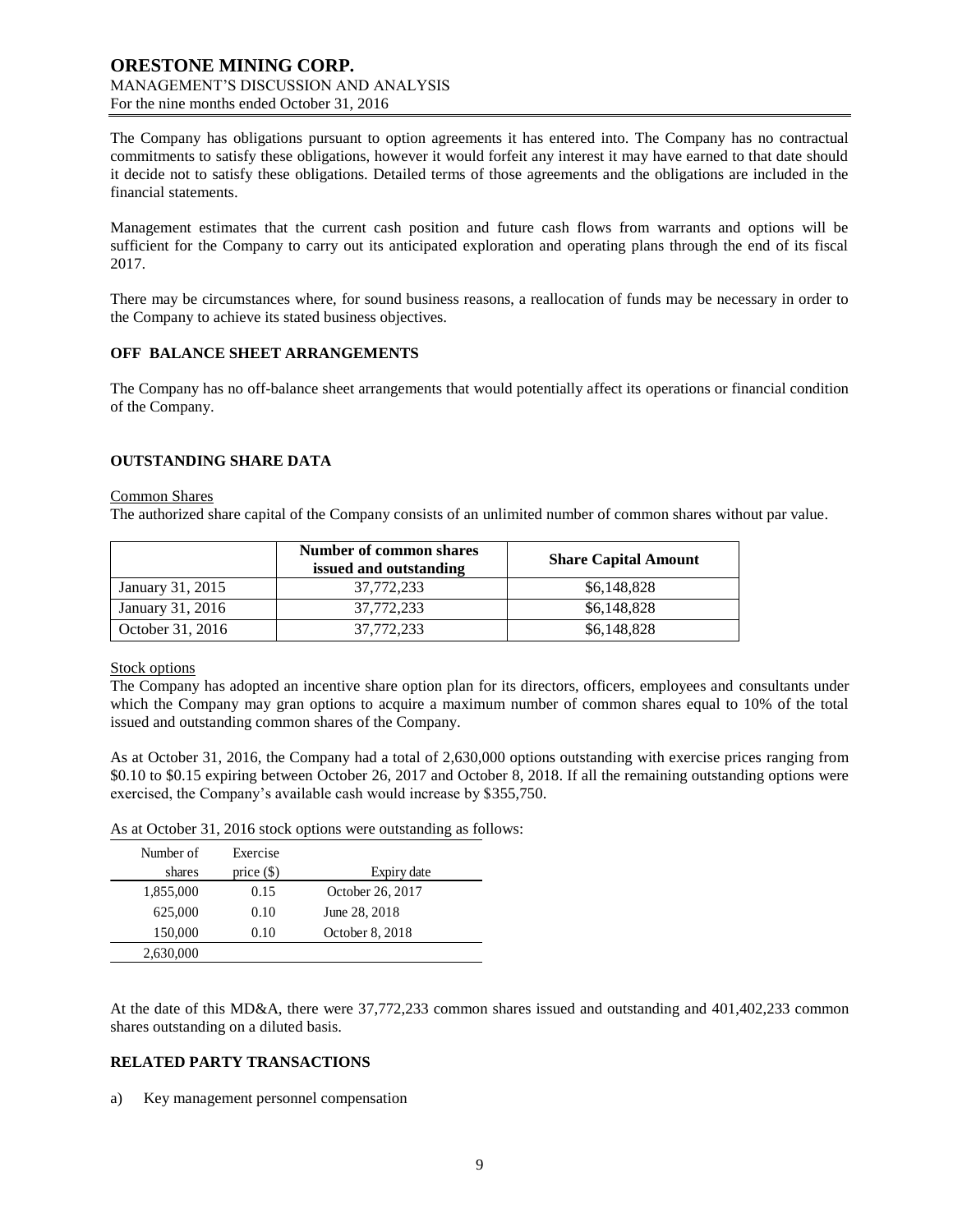# **ORESTONE MINING CORP.** MANAGEMENT'S DISCUSSION AND ANALYSIS

For the nine months ended October 31, 2016

The aggregate value of transactions and outstanding balances relating to key management personnel and entities over which they have control or significant influence were as follows:

|                              | October 31, | October 31, |
|------------------------------|-------------|-------------|
|                              | 2016        | 2015        |
|                              |             |             |
| Short-term employee benefits | 50,400      | 97.920      |
| Share-based payments         |             |             |
|                              | 50,400      | 97.920      |

## b) Other related party transactions

|                                                                         |                           | Total charged as at |             | Balance outstanding as at |             |
|-------------------------------------------------------------------------|---------------------------|---------------------|-------------|---------------------------|-------------|
|                                                                         |                           | October 31.         | October 31. | October 31,               | January 31, |
| Amounts receivable from:                                                | Service                   | 2016                | 2015        | 2016                      | 2016        |
|                                                                         |                           | \$                  | \$          | \$                        | \$          |
| A public company with a director in<br>common with the Company          | Rent and<br>Miscellaneous |                     | 12.670      |                           |             |
| A private company controlled by a<br>director of the Company (Note 4)   | Rent                      |                     | 3.271       | 26.540                    | 31,571      |
| A public company with a director in<br>common with the Company (Note 4) | Rent                      | 21,000              | 3.271       | 3.343                     | 3,343       |
|                                                                         |                           | 21,000              | 19.212      | 29.843                    | 34,914      |

Amounts owing to/from related parties are non-interest bearing, unsecured, and have no fixed terms of repayment.

# **PROPOSED TRANSACTIONS**

The Company does not currently have any proposed transactions approved by the board of directors. All current transactions are fully disclosed in the financial statements for the nine months ended October 31, 2016.

# **OTHER ITEMS NOT RELATED TO ONGOING BUSINESS ACTIVITIES**

#### *Changes in the direction of business*

Since incorporation on April 30, 2007, the Company is and continues to be primarily in the exploration stage with respect to its mineral properties.

# **FINANCIAL INSTRUMENTS AND RISK MANAGEMENT**

The Company's financial instruments consist of cash, receivables, mineral tax credit recoverable, loans payable, accounts payable and due to related parties. The carrying value of these financial instruments approximates their fair value and are measured based on Level 1 of the fair value hierarchy. The Company's financial instruments are exposed to certain financial risks, including currency risk, credit risk, liquidity risk and interest risk.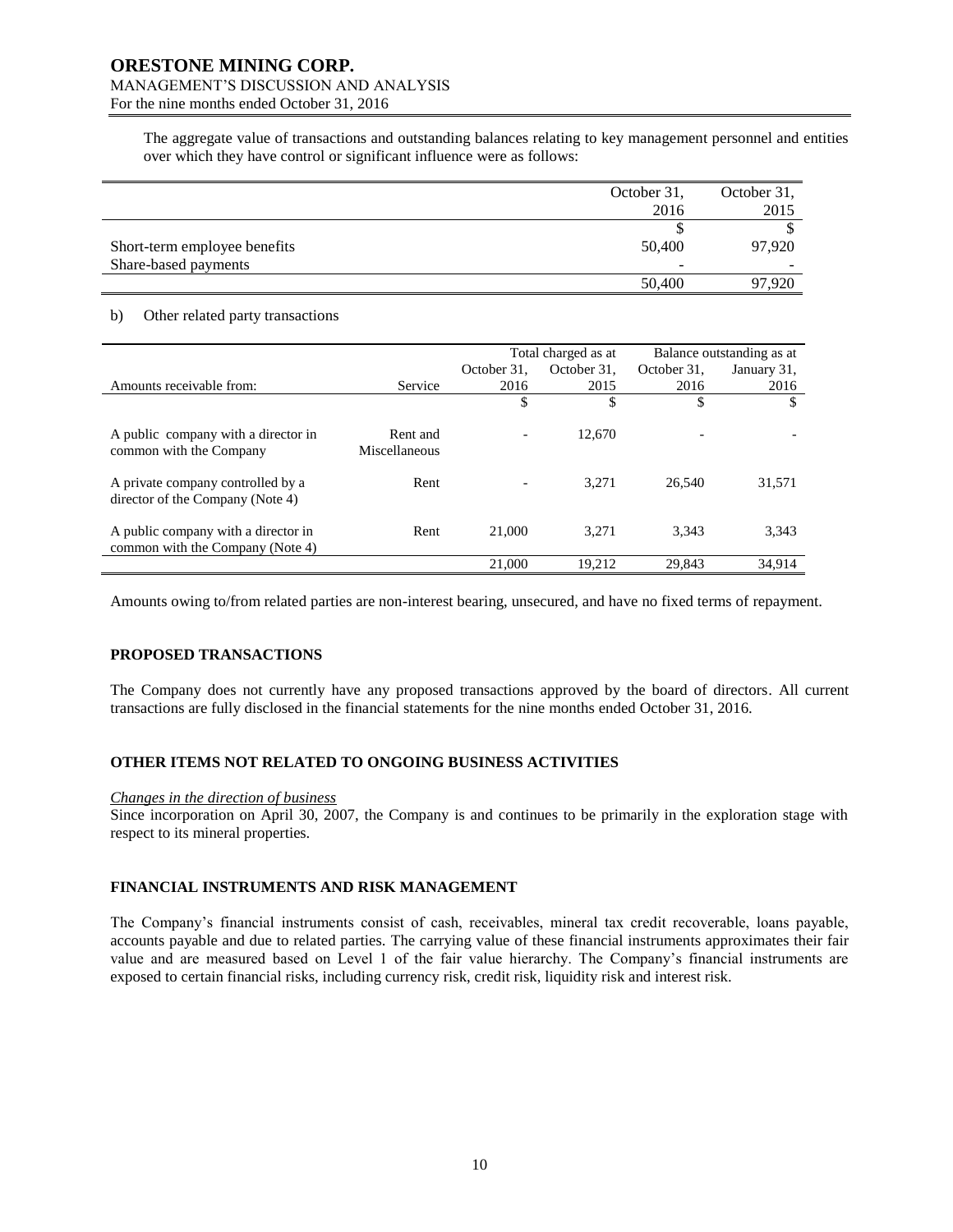## **Management of Financial Risk**

The Company's financial instruments are exposed to certain financial risks, which include credit risk, interest rate risk, liquidity risk, and market risk.

## *Credit Risk*

Credit risk is the risk that one party to a financial instrument will fail to fulfill an obligation causing the other party to incur a financial loss. The Company is exposed to credit risks arising from its cash holdings and receivables. The Company manages credit risk by placing cash with major Canadian financial institutions. Receivables are due from the Government of Canada and for reimbursements. Management believes that credit risk related to these amounts is low. As at October 31, 2016, the Company's maximum exposure to credit risk is the carrying value of its cash equivalents and accounts receivable.

#### *Interest Rate Risk*

Interest rate risk is the risk that an investment's value will change due to a change in the level of interest rates. The Company's exposure to interest rate risk relates to its ability to maintain the current rate of interest on its short-term investment.

## *Liquidity Risk*

Liquidity risk is the risk that the Company will not have sufficient funds to meet its financial obligations when they are due. To manage liquidity risk, the Company reviews additional sources of capital to continue its operations and discharge its commitments as they become due.

## *Market Risk*

Market risk is the risk that the fair value or future cash flows of a financial instrument will fluctuate because of changes in market prices. Market risk comprises three types of risk: currency risk, interest rate risk and price risk. The Company is not subject to currency risk as the functional currency is the Canadian dollar. The Company does not use any form of derivative or hedging instruments to reduce its foreign currency risk. The Company is not affected by price risk.

#### *Management of Industry Risk*

The Company is engaged primarily in the mineral exploration field and manages related industry risk issues directly. The Company is potentially at risk for environmental reclamation and fluctuations in commodity based market prices associated with resource property interests. Management is of the opinion that the Company addresses environmental risk and compliance in accordance with industry standards and specific project environmental requirements.

#### *Commodity Price Risk*

The ability of the Company to explore its mineral properties and the future profitability of the Company are directly related to the market price of gold and other precious metals.

#### **Management of Capital**

The Company manages its common shares, stock options and warrants as capital. The Company's objectives when managing capital are to safeguard the Company's ability to continue as a going concern in order to pursue the exploration of its mineral properties to maintain a flexible capital structure which optimizes the costs of capital at an acceptable risk.

The Company manages the capital structure and makes adjustments to it in light of changes in economic conditions and the risk characteristics of the underlying assets. To maintain or adjust the capital structure, the Company may attempt to issue new shares and, acquire or dispose of assets.

# **ACCOUNTING ESTIMATES AND JUDGMENTS**

The preparation of the condensed consolidated interim financial statements requires management to make estimates and judgments and form assumptions that affect the reported amounts and other disclosures in these financial statements. The estimates and associated assumptions are based on historical experience and various other factors that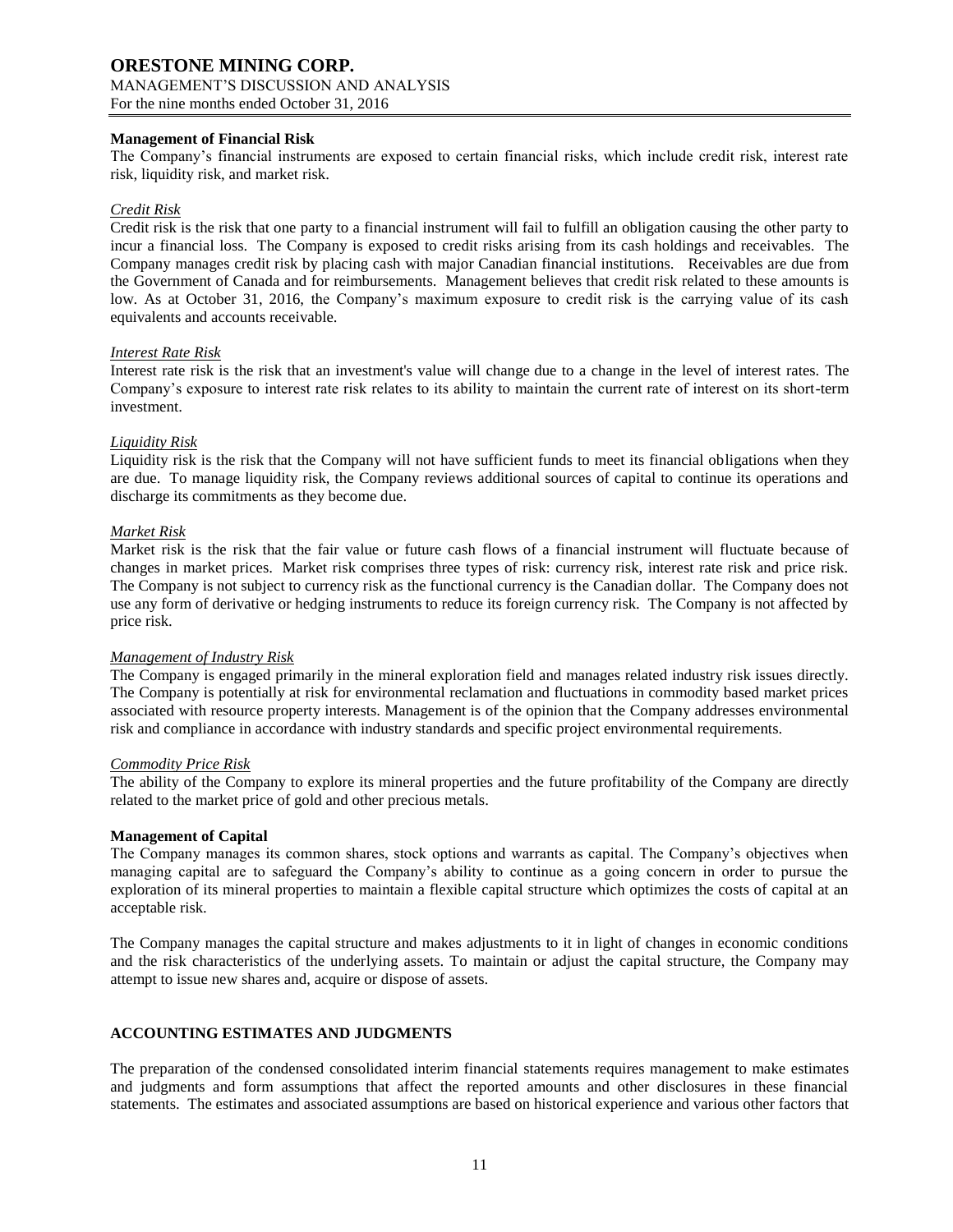are believed to be reasonable under the circumstances, the results of which form the basis of making the judgments about carrying values of assets and liabilities that are not readily apparent from other sources. Actual results may differ from these estimates under different assumptions and conditions.

The estimates and underlying assumptions are reviewed on an ongoing basis. Revisions to accounting estimates are recognized in the period in which the estimate is revised if the revision affects only that period or in the period of the revision and further periods if the review affects both current and future periods.

Critical accounting estimates are estimates and assumptions made by management that may result in material adjustments to the carrying amount of assets and liabilities within the next financial year. Critical estimates used in the preparation of these financial statements include, among others, the recoverability of accounts receivable and deferred income tax assets, impairment of assets, measurement of share-based payments and valuation of reclamation obligations.

Critical accounting judgments are accounting policies that have been identified as being complex or involving subjective judgments or assessments. Critical accounting judgments include the expected economic lives of and the estimated future operating results and net cash flows from exploration properties and equipment.

#### **New, Amended and Future IFRD pronouncements**

The Company has adopted the following revised standards, effective February 1, 2015. There was no consequential impact upon adoption.

IFRS 8 – Operating Segments – was amended to require (i) disclosure of judgements made by management in aggregating segments, and (ii) a reconciliation of segment assets to the entity's assets when segment assets are reported.

IAS 24 – Related Party Transactions – was amended to (i) revise the definition of "related party" to include an entity that provides key management personnel services to the reporting entity or its parent, and (ii) clarify related disclosure requirements.

The following standards have been published and are mandatory for the Company's annual accounting periods beginning on or after February 1, 2018:

IFRS 7 – Financial Instruments – Disclosures - was amended to require additional disclosures on transition from IAS 39 to IFRS 9. The Company is currently evaluating the extent of the impact of the adoption of this standard.

IFRS 9 – Financial Instruments - introduces new requirements for the classification and measurement of financial assets and liabilities. The Company is currently evaluating the extent of the impact of the adoption of this standard.

The application of these new and revised IFRS has not had any material impact on the amounts reported for the current and prior periods but may affect the accounting for future transactions or arrangements.

# **OTHER MD&A DISCLOSURE REQUIREMENTS**

Information available on SEDAR:

As specified by National Instrument 51-102, Orestone advises readers of this MD&A that important additional information about the Company is available on the SEDAR website (www.sedar.com).

#### Disclosure by venture issuer without significant revenue

An analysis of the material components of the Company's general and administrative expenses is disclosed in the financial statements to which this MD&A relates. An analysis of the material components of the mineral property and deferred exploration costs of the Company's mineral properties for its first two completed financial years is disclosed in Note 6 to the financial statements to which this MD&A relates.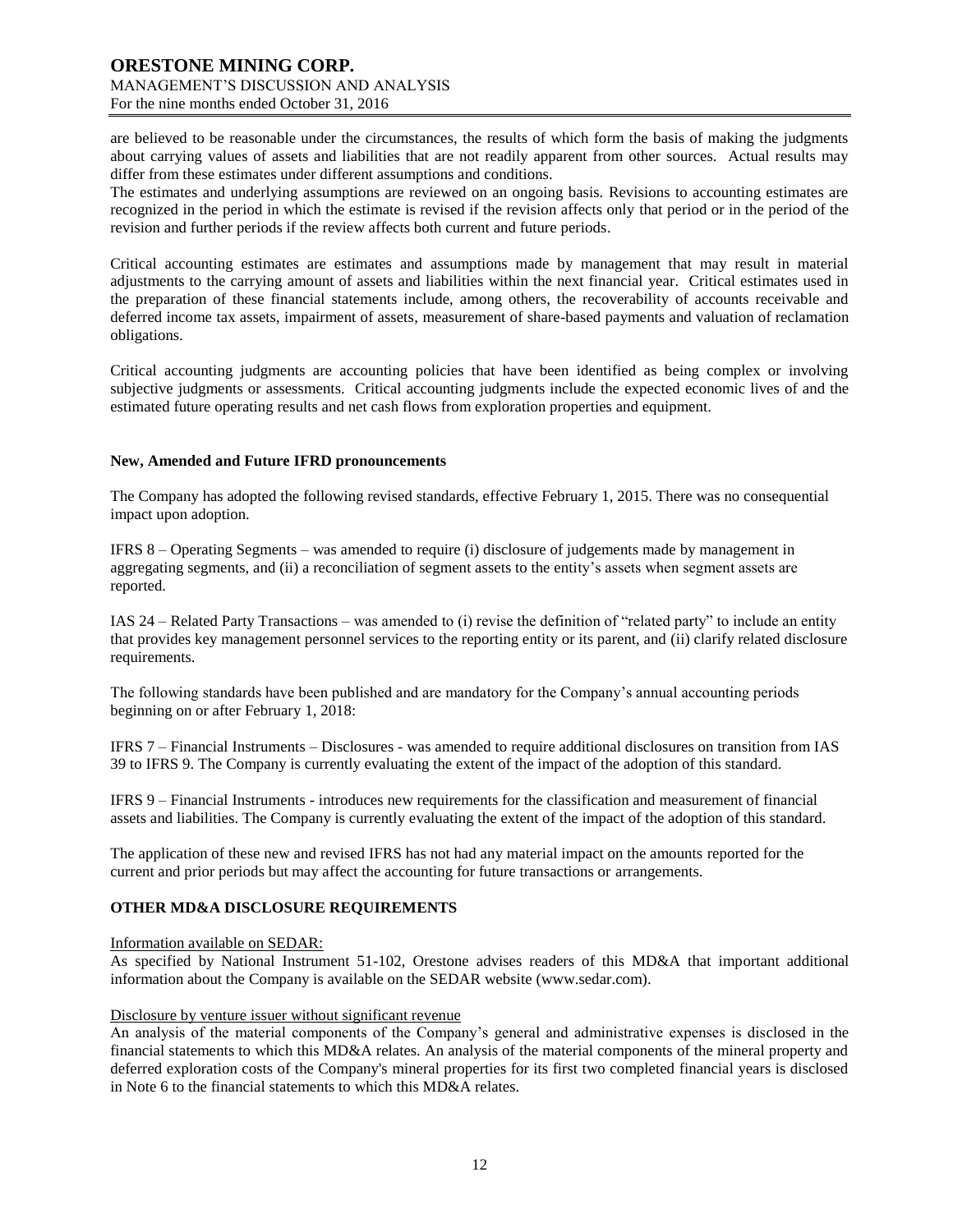#### Going concern issue

The Company is in the exploration stage and has no revenue or income from operations. The Company has limited capital resources and has to rely upon the sale of equity and/or debt securities for cash required for exploration and development purposes, for acquisitions and to fund the administration of the Company. Since the Company does not expect to generate any revenues from operations in the near future, it must continue to rely upon the sales of its equity or debt securities or joint venture agreements to raise capital. It follows that there can be no assurance that financing, whether debt or equity, will be available to the Company in the amount required by the Company at any particular time or for any period and that such financing can be obtained on terms satisfactory to the Company.

The Company's financial statements have been prepared on a going concern basis which assumes that the Company will be able to realize its assets and discharge its liabilities in the normal course of business for the foreseeable future. The continuing operations of the Company are dependent upon its ability to obtain the necessary financing to meet its ongoing commitments and further its mineral exploration programs.

The Company may encounter difficulty sourcing future financing in light of the recent economic downturn. The current financial equity market conditions and the inhospitable funding environment make it difficult to raise capital through the private placements of shares. The junior resource industry has been severely affected by the world economic situation as it is considered speculative and high-risk in nature, making it even more difficult to fund. While the Company is using its best efforts to achieve its business plans by examining various financing alternatives, there is no assurance that the Company will be successful with any financing ventures.

## Evaluation of Disclosure Controls and Procedures

Disclosure controls and procedures are designed to provide reasonable assurance that all relevant information is gathered and reported to senior management, including the Company's Chief Executive Officer and Chief Financial Officer, on a timely basis so that appropriate decisions can be made regarding public disclosure. Management of the Company, with the participation of the Chief Executive Officer and Chief Financial Officer, has evaluated the effectiveness of the Company's disclosure controls and procedures as at October 31, 2016, as required by Canadian securities law. Based on that evaluation, the Chief Executive Officer and the Chief Financial Officer have concluded that, as of October 31, 2016, the disclosure controls and procedures were effective to provide reasonable assurance that information required to be disclosed in the Company's annual filings and interim filings (as such terms are defined under National Instrument 52-109 Certification of Disclosure in Issuer's Annual and Interim Filings) and other reports filed or submitted under Canadian securities laws were recorded, processed, summarized and reported within the time period specified by those laws and that material information was accumulated and communicated to management of the Company, including the Chief Executive Officer and the Chief Financial Officer, as appropriate to allow for accurate disclosure to be made on a timely basis.

# Changes in Internal Control over Financial Reporting

Internal control over financial reporting is a process designed to provide reasonable assurance regarding the reliability of financial reporting and the preparation of financial statements for external purposes in accordance with IFRS. The Chief Executive Officer and Chief Financial Officer have concluded that there has been no change in the Company's internal control over financial reporting during the period ended October 31, 2016 that has materially affected, or is reasonably likely to materially affect, the Company's internal control over financial reporting. As of October 31, 2016, the Company's internal control over financial reporting was effective.

#### Cautionary Statement

This document contains "forward-looking statements" within the meaning of applicable Canadian securities regulations. All statements other than statements of historical fact herein, including, without limitation, statements regarding exploration results and plans, and the Company's other future plans and objectives, are forward-looking statements that involve various risks and uncertainties. Such forward-looking statements include, with limitation, (i) estimates of exploration investment and scope of exploration programs, and (ii) estimates of stock-based compensation expense. There can be no assurance that such statements will prove to be accurate, and future events and actual results could differ materially from those anticipated in such statements. Important factors that could cause actual results to differ materially from our expectations are disclosed in the Company's documents filed from time to time via SEDAR with the Canadian regulatory agencies to whose policies we are bound. Forward-looking statements are based on the estimates and opinions of management on the date the statements are made, and we do not undertake